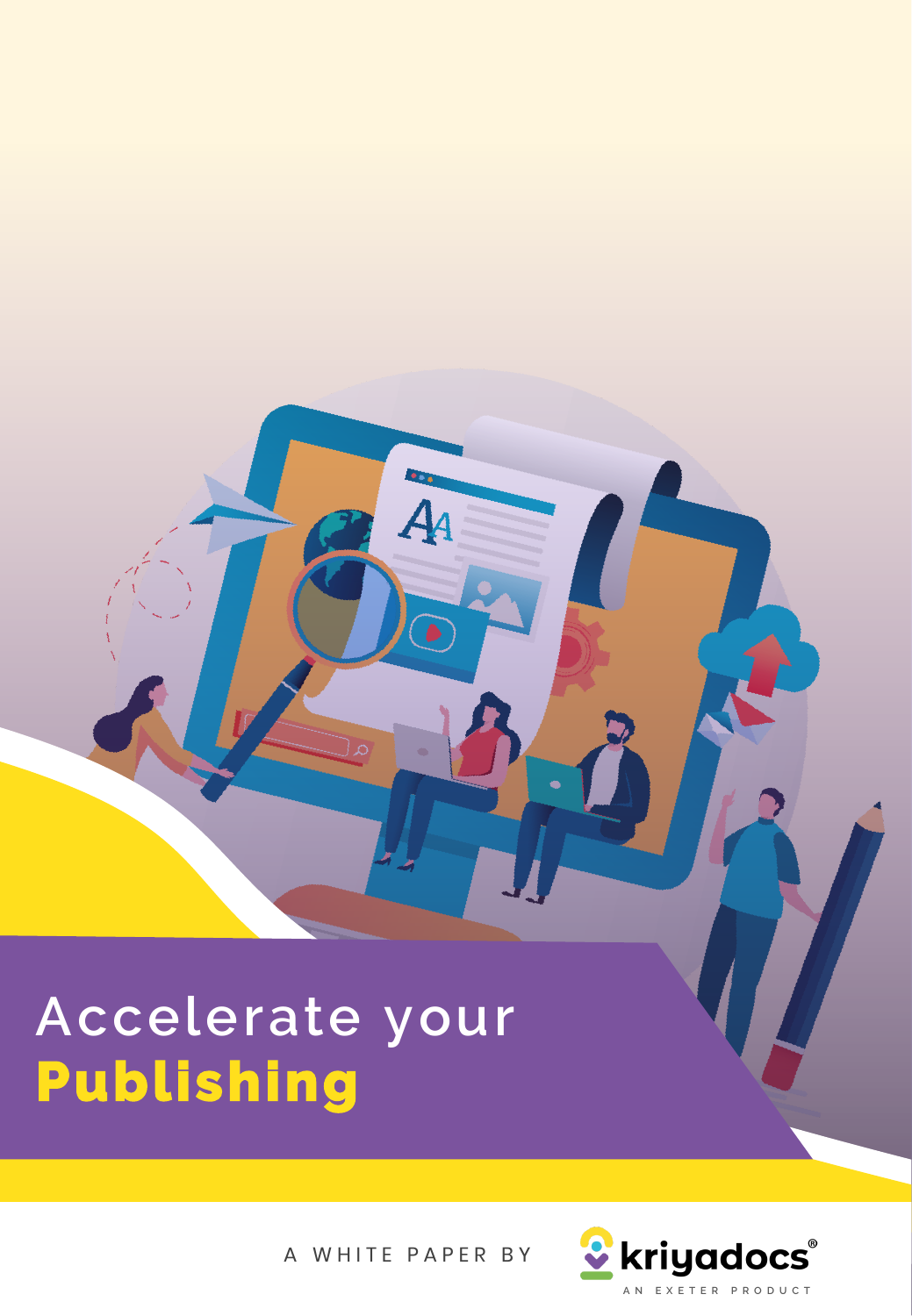## **Excellence with Exeter**

For over 15 years, we have partnered with several leading publishing houses globally and delivered world class, publication-ready digital & print content by applying cutting-edge technology, streamlined processes, continuous innovation, and extensive domain expertise.



### **Our Vision**

To make publishing all content as simple as clicking a button and become the partner of choice for individuals and organizations looking to share knowledge.



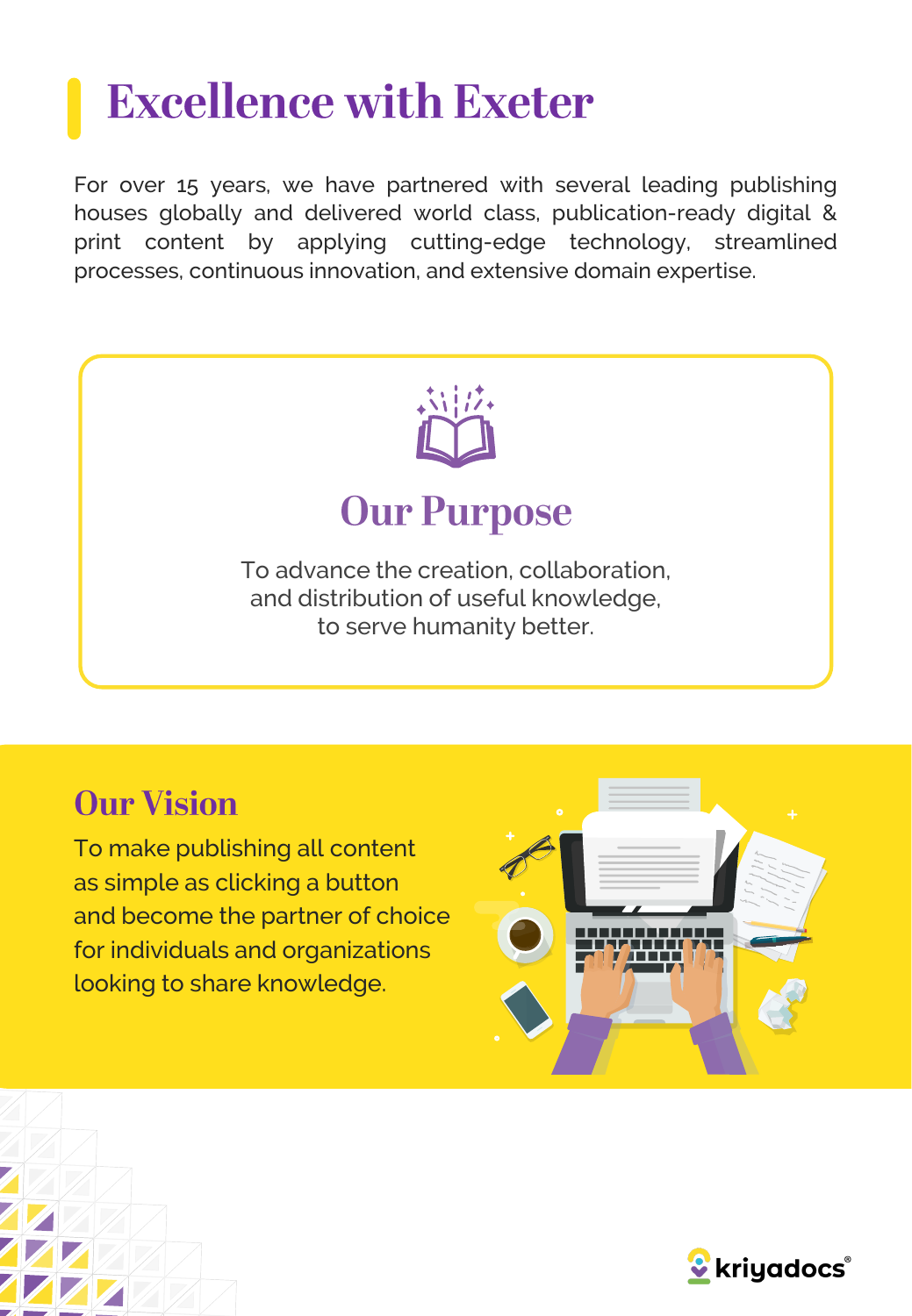## **The Exeter Culture**

Our core values help us add value to the publishing ecosystem, by **empowering** people, **enriching** processes, **exploring** challenges, **exchanging** expertise and **enhancing** accessibility.



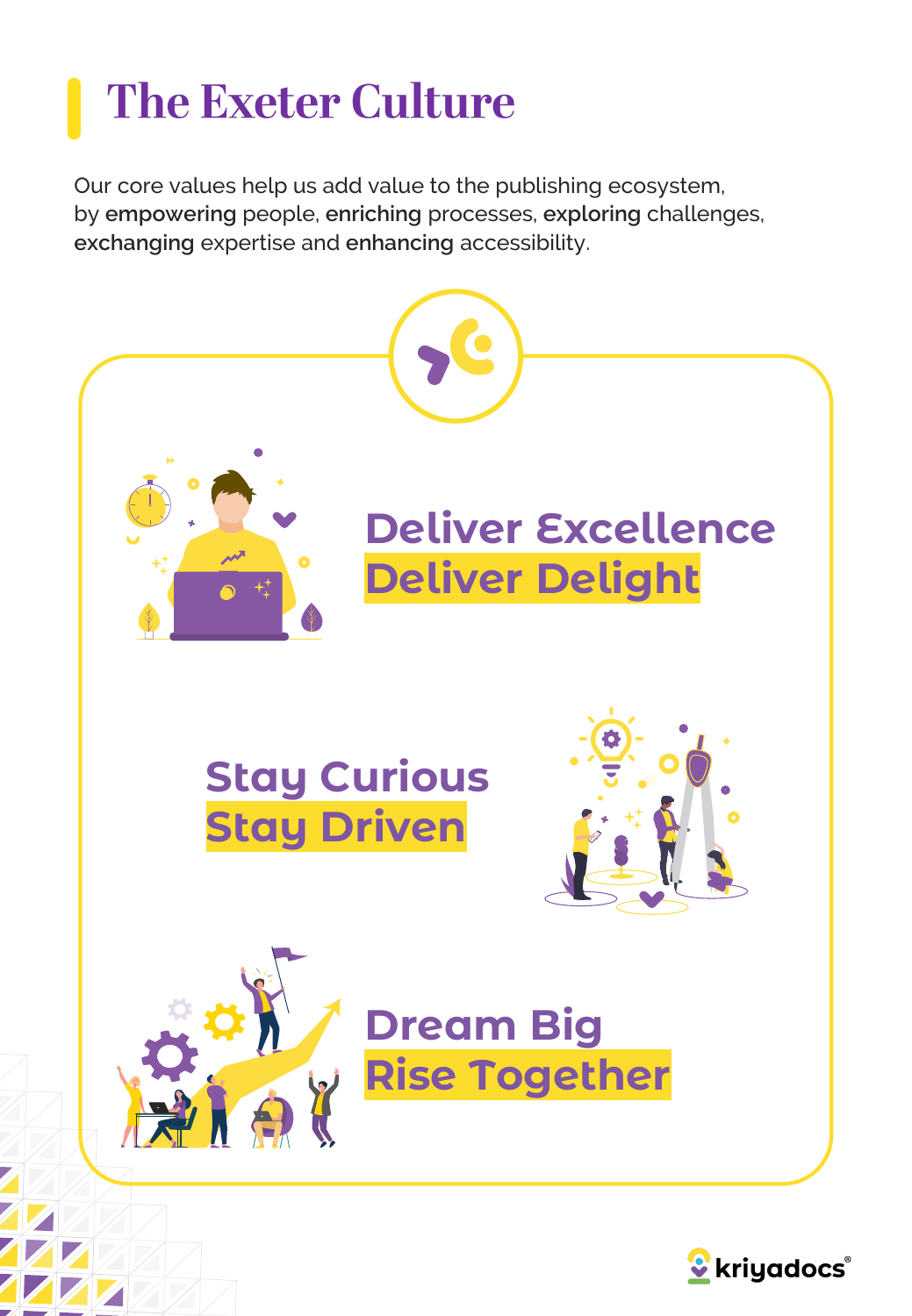## The need for kriyadocs

**Our vision is to make publishing all content as simple as clicking a button.**

At Exeter Premedia, we've partnered with prestigious publishing houses across the world for over 15 years and delivered world class, publication-ready digital & print content by applying cutting-edge technology, streamlined processes and extensive domain expertise.

The publishing lifecycle is riddled with a lot of intricate touchpoints that often end up frustrating authors and publishers because a lot of their precious time and effort gets spent on a convoluted cycle of chores – formatting issues, version changes, status tracking, email volleys, approval delays, repeated follow-ups, and more.

We felt there had to be a better way to make publishing simple and easier. It is with that goal that we huddled our best minds and created **kriyadocs** – an online collaboration platform that brings all the stakeholders together to get work done.

With its **XML-first workflow**, on the fly proofing-and-editing capabilities, configurable workflows and integrated content management system (CMS), kriyadocs serves as the **single-source window** for our clients to **transform content** in any input format to multiple output formats including web and print PDFs, ePub and enhanced ePub with multimedia capabilities.

We endeavor to continuously enhance the capabilities of kriyadocs to meet ever-evolving client needs and challenges, while keeping up with advancements in technology, and nimbly adopting industry standards and best practices.



 $\ell$  exeter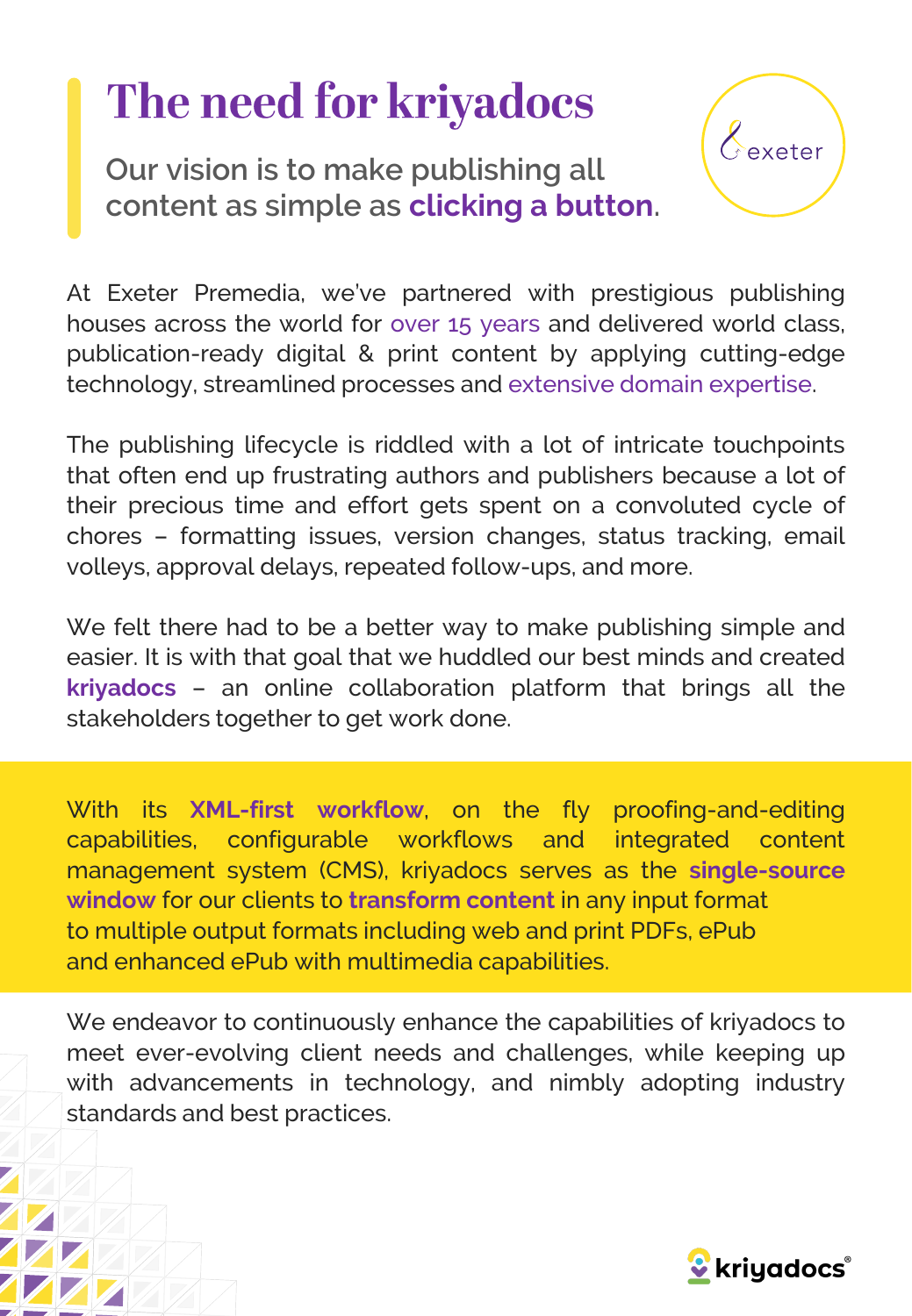# **Key benefits**

The publishing lifecycle is riddled with a lot of intricate touchpoints. Added to this are the triple constraints of Quality, Time. We make publishing simple and easy by bringing all the stakeholders together to get work done.



| <b>ENRICH YOUR</b><br><b>MANUSCRIPTS</b>                | Consistent and accurate outputs on every export<br>Stringent validation across all stages<br>Improved attribution, discoverability and searchability<br>$\checkmark$<br>Improved accessibility for a wider reach<br>$\checkmark$ |
|---------------------------------------------------------|----------------------------------------------------------------------------------------------------------------------------------------------------------------------------------------------------------------------------------|
| <b>STREAMLINE</b><br><b>YOUR</b><br><b>PROJECTS</b>     | Organize and prioritize your work<br>Centralized communication for easy access<br>Centralized asset tracking and management<br>$\checkmark$<br>Take informed decisions with insightful analytics<br>✓                            |
| <b>SIMPLIFY YOUR</b><br><b>AUTHOR</b><br><b>JOURNEY</b> | Intuitive UI for the author to make important changes<br>Easy query resolution<br>Review final proofs to ensure that all changes went in<br>Record author feedback for future enhancements<br>✓                                  |
| <b>ORCHESTRATE</b><br><b>YOUR</b><br><b>PUBLICATION</b> | Eliminate mundane tasks<br>More power and controls to get the PDF just right<br>Control over final content for publication<br>Complete confidence in the quality of the publication                                              |
|                                                         | kriyadoc:                                                                                                                                                                                                                        |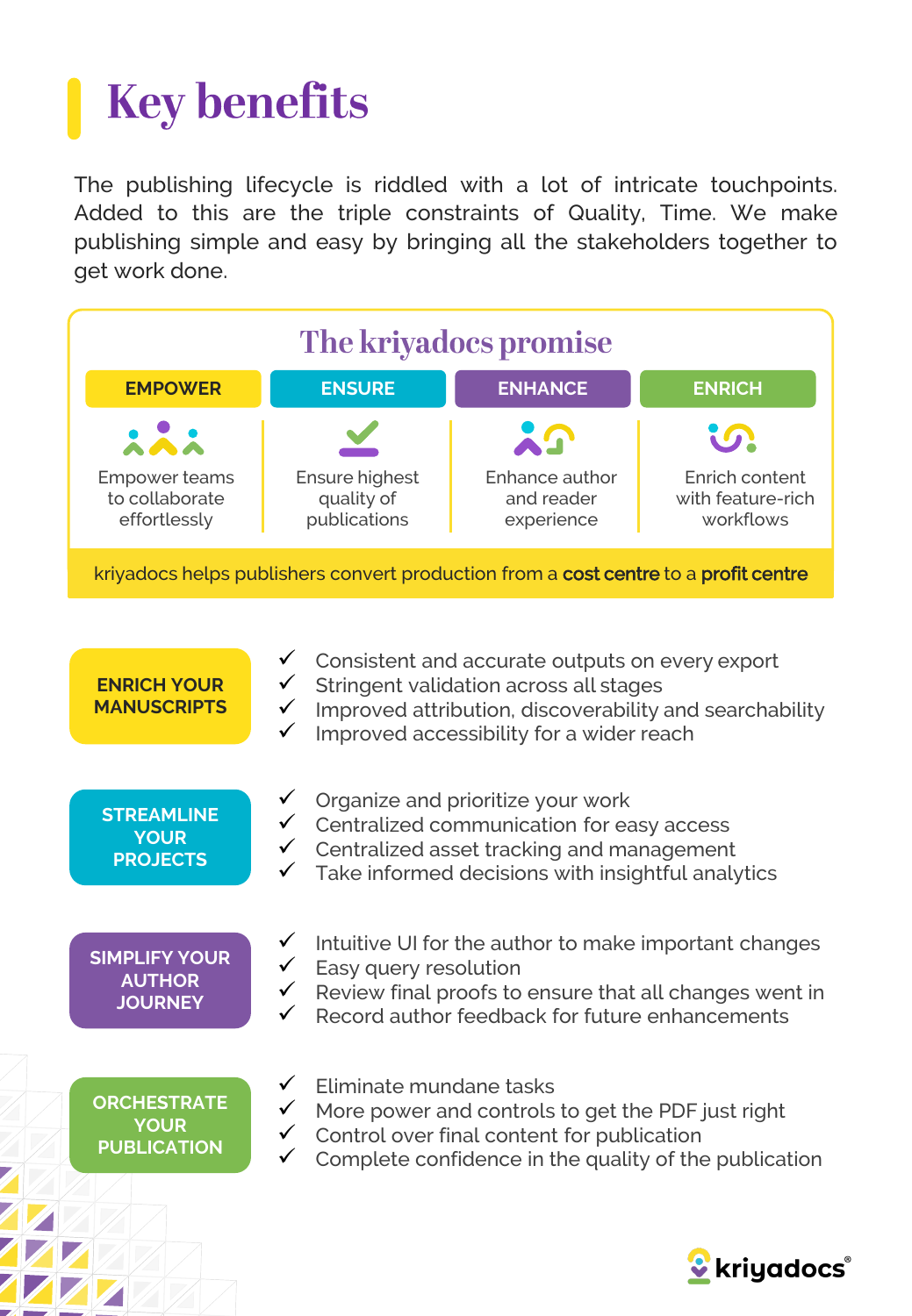# **Key features**

### kriyadocs' full featured toolset helps you supercharge your productivity



#### **ENABLE YOUR TEAMS**

- ✓ WYSIWYG rich text editor
- $\checkmark$  Intuitive author review experience
- ✓ Actionable dashboards and reports
- $\checkmark$  On-the-fly proofing

### **ENHANCE YOUR CONTENT**

- ✓ XML-first workflows
- AI/ML driven editing and templates
- Comprehensive reference management
- Integrated CMS & DAM

#### **ENSURE HIGH QUALITY**

- ✓ Built-in XML, content and proof validation
- Smart queries
- $\checkmark$  Change tracking and version control
- Role and element level security

### **EXTEND YOUR METADATA**

- $\checkmark$  Import metadata from submission systems
- Customizable business rules
- ✓ Adaptable workflows
- Flexible 3rd party integrations

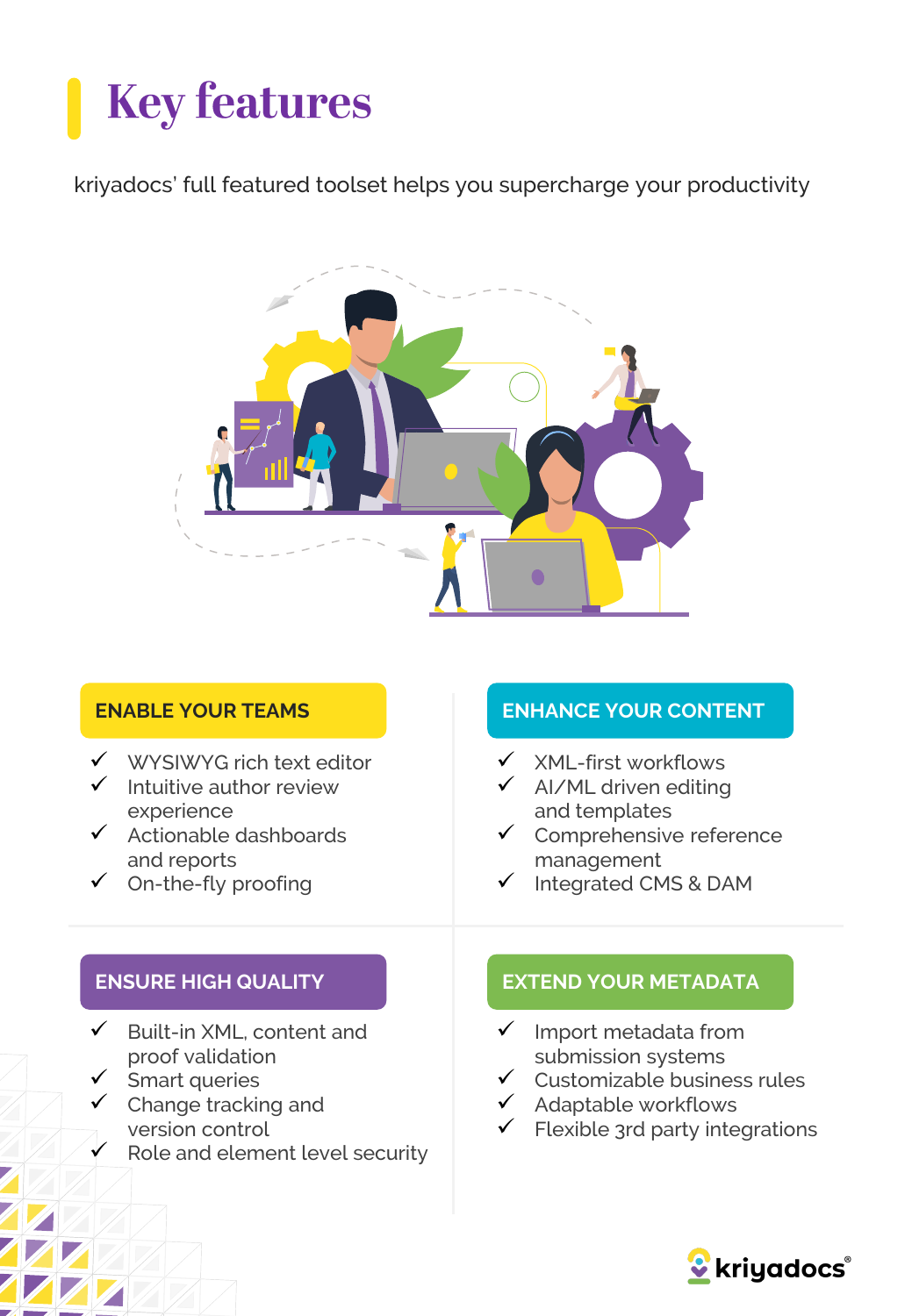# **Value proposition**

kriyadocs helps you get more done for less

### **BETTER EFFICIENCY**

Improve your publishing efficiency by ensuring effortless compliance to processes and standards

### **FASTER TURNAROUND**

Accelerate your publishing time by reducing unwanted loopbacks and delivering better outcomes

### **LOWER COSTS**

Reduce your publishing costs by rightsizing your teams, eliminating redundant tools and reducing unnecessary steps in your workflow



### **WIDER REACH**

Expand your publishing reach by empowering authors and providing an enriching experience for your readers

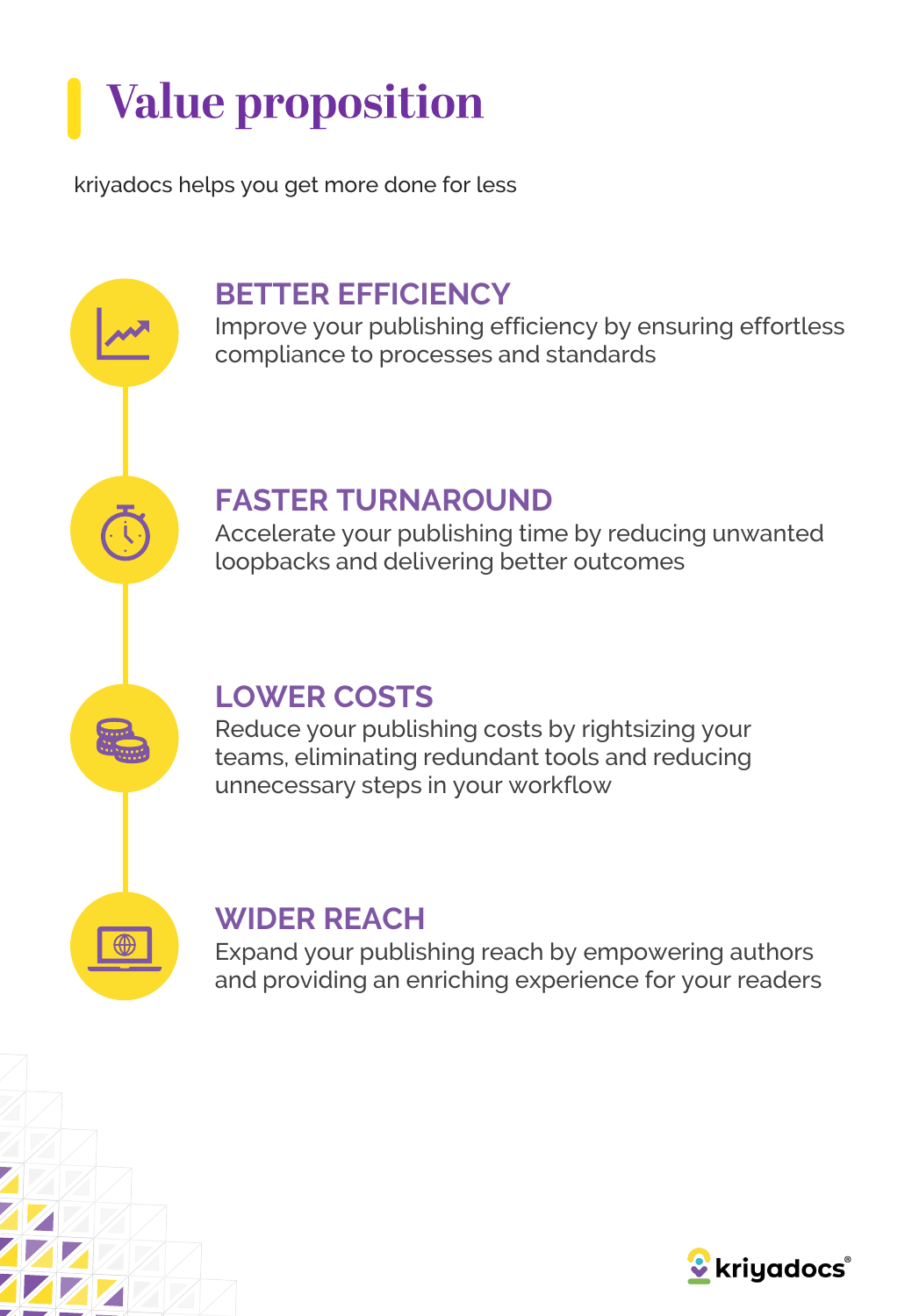# The kriyadocs community

High praise from happy authors & publishers



"I found the new online proofing system very easy to use once I figured out what I was doing. The fact that I could download a PDF after I had made changes to check the proofs before approving was really good and helpful."

#### **Isabel Peres**

**Author British Journal of Radiology**

"Thank you so much for your patience and support. The online system was beautiful and very easy to manage. We were able to easily transfer everything in there."

#### **Ariana Zeka, Paolo Laruiola and Giovanni Leonardi Authors BMH Global Health**

"The paper was accepted yesterday and has now been formatted and published on the website today. Must be some kind of a record. I do not know of any other journal that has done this – all thanks to your help of course."

**Dr. Ashwin Mahalingam**

**Editor-in-chief Engineering Project Organization Journal (EPOJ)**

"kriyadocs is a very intuitive tool and is great for authors and publishers alike!"

**Catherine Harding Wiltshire Director of Operations (former) BMJ**